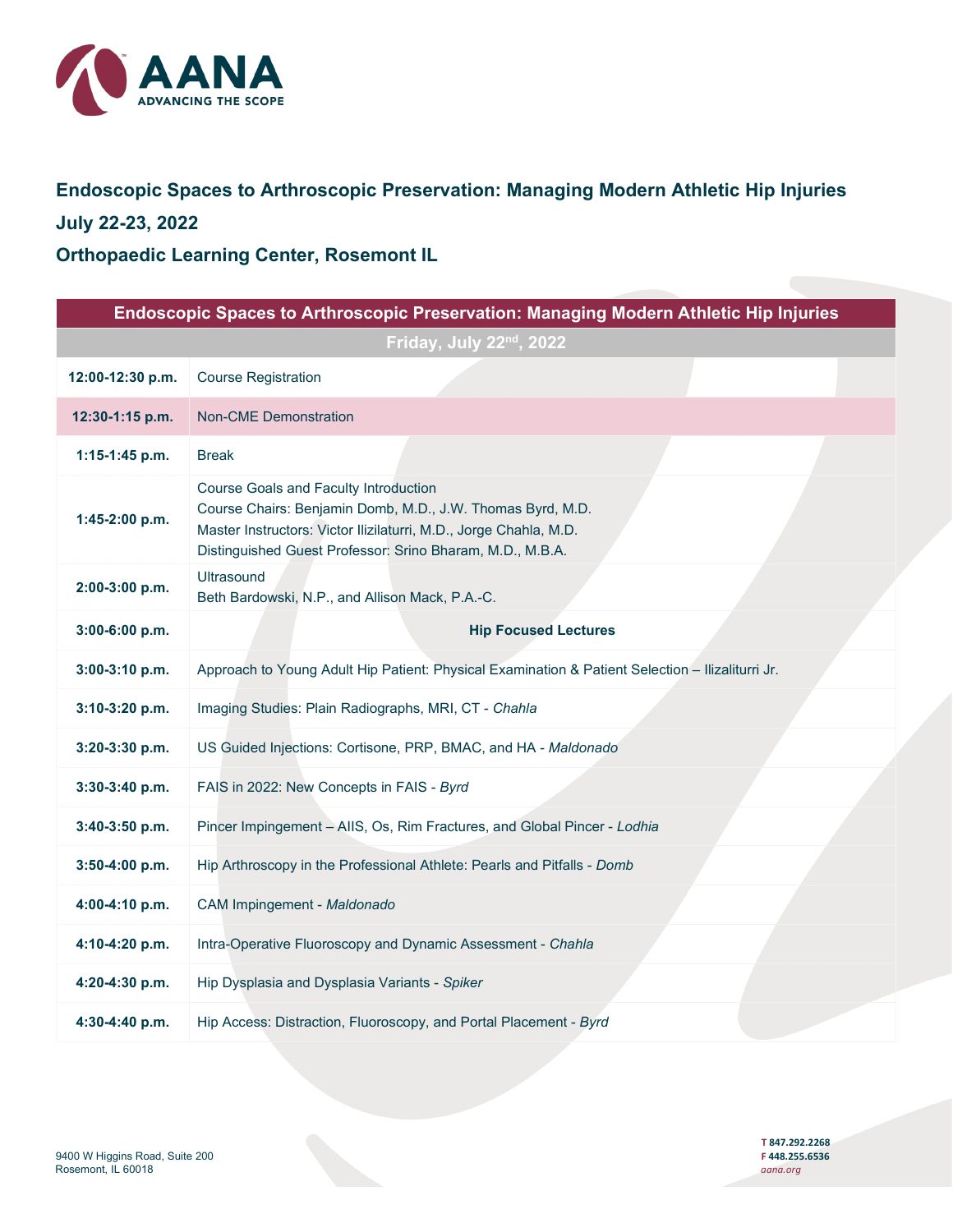

| 4:40-4:50 p.m.   | Continuum of Labral Management: My Algorithm for Debridement, Repair, Augment and Reconstruction -<br><b>Jimenez</b> |
|------------------|----------------------------------------------------------------------------------------------------------------------|
| $4:50-5:00$ p.m. | New Cartilage Technologies in 2022: Ready for Prime Time? - Ilizaliturri Jr.                                         |
| $5:00-5:10$ p.m. | Hip Microinstability: Identification and Technique Tips - Suarez                                                     |
| 5:10-5:20 p.m.   | Hip-Groin Syndrome - Bharam                                                                                          |
| 5:20-5:30 p.m.   | Endoscopic CMI Repair and Pubic Symphysis Excision - Ortiz                                                           |
| 5:30-5:40 p.m.   | Approach to Failed Hip Arthroscopy - Domb                                                                            |
| $5:40-5:50$ p.m. | Understanding the Importance of Hip Extension Loss - Harris                                                          |
| $5:50-6:00$ p.m. | Comprehensive Hip Practice Management - Bharam                                                                       |
| 6:00-7:30 p.m.   | <b>Challenging Case Panel</b>                                                                                        |
| $7:30$ p.m.      | <b>Session Adjourns</b>                                                                                              |

**T 847.292.2268**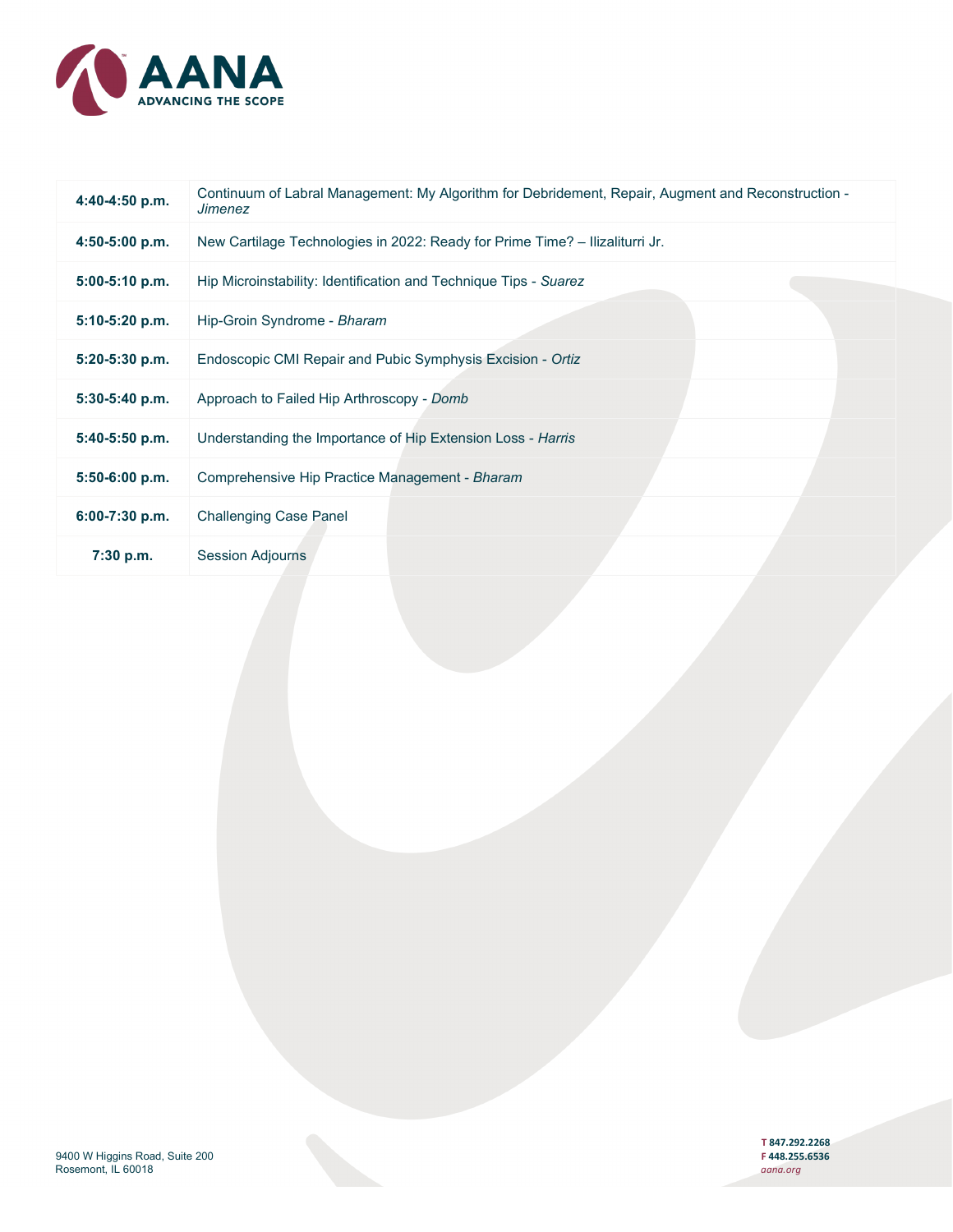

| Endoscopic Spaces to Arthroscopic Preservation: Managing Modern Athletic Hip Injuries |                                                                                                                                                                                           |  |
|---------------------------------------------------------------------------------------|-------------------------------------------------------------------------------------------------------------------------------------------------------------------------------------------|--|
| Saturday, July 23rd, 2022                                                             |                                                                                                                                                                                           |  |
| $7:00-7:25$ a.m.                                                                      | Arrive to OLC - Please Change in to Scrubs                                                                                                                                                |  |
| $7:25-7:30$ a.m.                                                                      | Lab Safety Overview/OSHA Guidelines                                                                                                                                                       |  |
| 7:30-1:00 p.m.                                                                        | <b>Cadaver Lab Session 1</b><br>Goals: Hip Joint Access, Central, Peripheral Compartment, Capsular Approach, Diagnostic Arthroscopy,<br>Acetabular Rim and Articular Cartilage Management |  |
| $1:00-1:30$ p.m.                                                                      | <b>Break</b>                                                                                                                                                                              |  |
| $1:30-2:30$ p.m.                                                                      | Lunch and Non-CME Demonstration                                                                                                                                                           |  |
| $2:30-3:00$ p.m.                                                                      | <b>Break</b>                                                                                                                                                                              |  |
| $3:00-6:00 p.m.$                                                                      | <b>Cadaver Lab Session 2</b><br>Goals: Femoroplasty, Capsule Closure, Peritrochanteric Space Access, Proximal Hamstrings and Deep Gluteal<br>Access                                       |  |
| 6:00 p.m.                                                                             | <b>Course Adjourns</b>                                                                                                                                                                    |  |